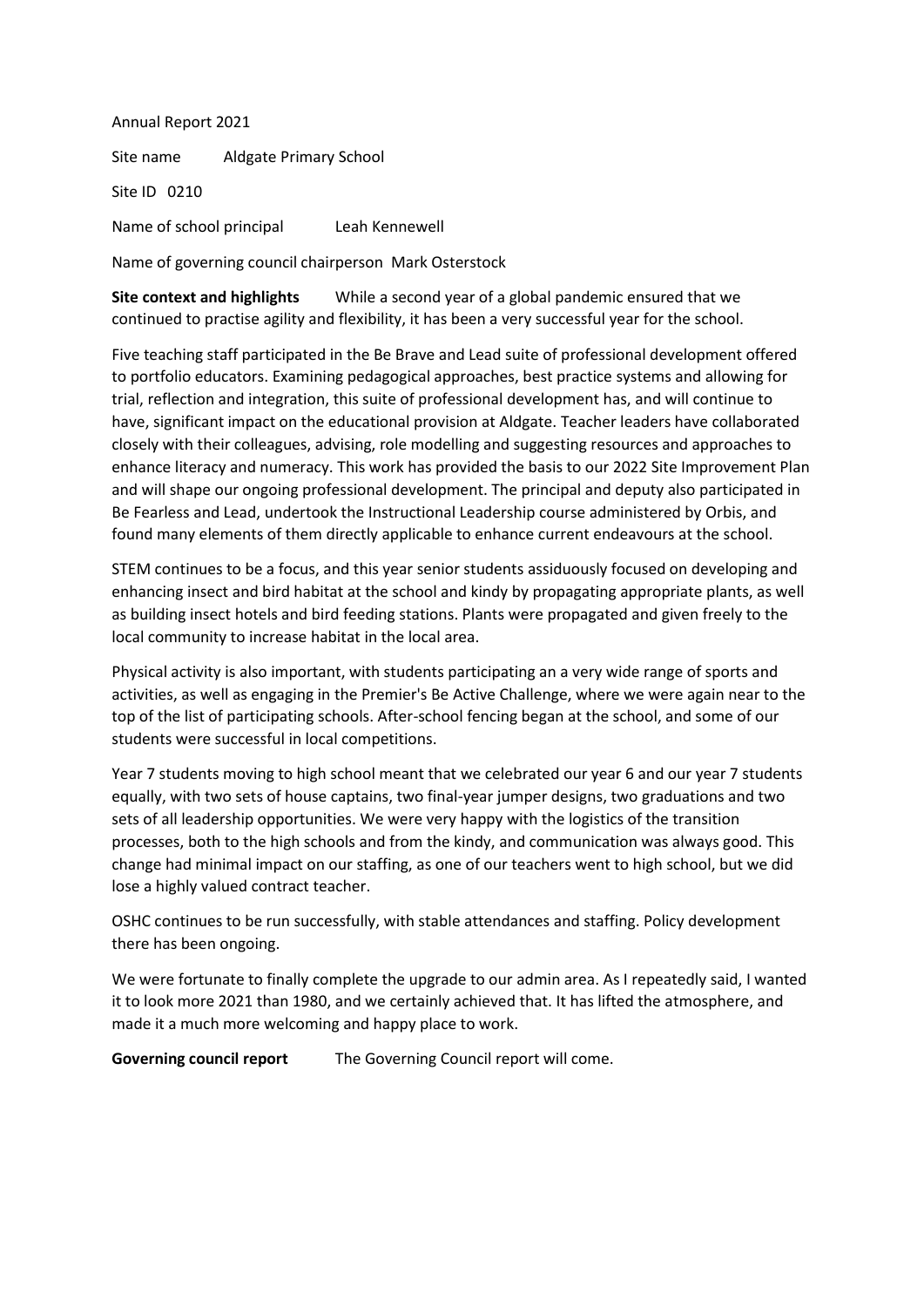#### **Improvement planning - review and evaluate (school)**

All class teachers engaged fully in the Brightpath Writing Improvement Program. Teachers have applied, assesses and moderated student samples. They have also reflected on the centrally moderated scores and planned teaching points of students. The impact has been that teachers have been able to identify their own gaps in knowledge. Students in upper primary classes have access to the narrative scale and some can identify where they are on it, and their own growth points. We will continue to provide additional professional development for teachers, and continue to provide time for assessment and moderation. Practise will make the process easier for teachers.

Teachers have participated in the Be brave and Lead Literacy suite of professional development. They have had informal and formal opportunities for sharing with their colleagues, including staff meetings and pupil free days. Many teachers have implemented strategies such as quick-writes, daily reading, and daily writing. There is a much stronger focus on quality literature and some teachers have bought a lot of texts, and asked for texts to be bought for the library. Class libraries are now in every class and they have higher quality items in their collections. We had a half-day planning release to plan next steps with the participating teachers. Teachers have participated enthusiastically, trialling pedagogies, sharing with their colleagues and finding success. Teachers sharing leadership with others has been empowering for them, and has made the impact of professional development stronger. Students in the middle primary are identifying themselves as enjoying writing more due to the quick-writes. In fact, one previously reluctant writer now says that he want to be an author.

Teachers have also participated in the Be Brave and Lead Numeracy suite of professional development. They have had informal opportunities for sharing with their colleagues. They have met in groups, sharing pedagogies that they have trialed. We had a half-day planning release to plan next steps with the participating teachers. Teachers have participated enthusiastically, trialling pedagogies, sharing with their colleagues and finding success. The current participants are likely to continue to lead this work in collaboration with leadership. Behind the SIP there will be a separate plan with actions, nominated responsibility and time lines.

We continued to implement Jo Boaler's positive classroom norms in maths with all teaching staff. Recognising that we did not sufficiently address this, we are putting it as a standing order on our staff meeting agenda. This has been our approach with reinforcing pedagogical approaches through TfEL, and that has been successful.

We have had a focus on growth mindset ideas. This ongoing work had a high focus at the beginning of the year as part of our quality start program, and is actively addressed in all classes throughout the year. Students are able, in an age-appropriate way, to identify their own mindsets in particular situations. Students are unafraid to make mistakes and willing to ask for help. This is likely to be withdrawn from the SIP in 2022, as it is now embedded in school practice. We will continue the Quality Start program during the first two weeks of the school year, as we find it particularly important to focus on the personal and social capability, and the central place of our school values at the school.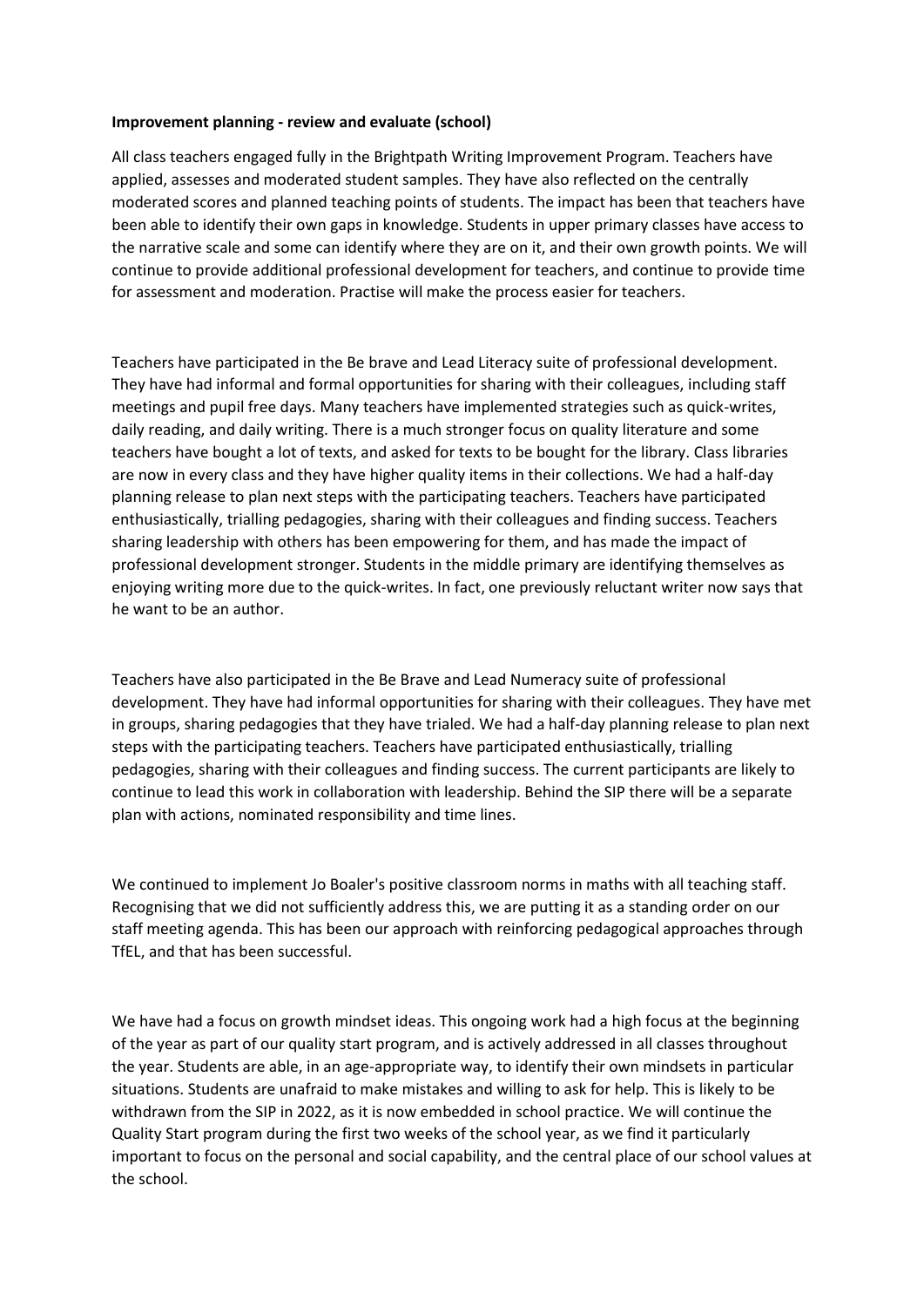# **Please indicate which one of the six key elements was focused on as part of school improvement this year?** Data Informed Planning

**What NEW improvement actions were implemented via the Aboriginal Learner Achievement Leaders' Resource to raise the literacy and numeracy achievement of Aboriginal learners?** In 2021 we continued to support students learning through different programs such as Too Smart Maths, Quick Smart, Macqlit, Extension Reading and Extension Maths. For students in Year 3-7 we implement ed the Quick Smart and MacqLit program. Students in Years 1-3 worked with Denny Steer for 4x 30 minute sessions a week on the Too Smart Maths program, which is designed to developed their fluency and automaticity in the 4 operations.

**What improvements in literacy and numeracy outcomes for Aboriginal learners have been achieved?** (Including individual student successes) Our Aboriginal students achieve at SEA.

Performance and attendance

School performance comment In NAPLAN Writing:

63% of children in year 3 were in the higher bands and 97% of them met the National Minimum Standard

11% of children in year 5 were in the higher bands and 75% of them met the National Minimum Standard

26% of children in year 7 were in the higher bands and 85%of them met National Minimum Standard

In NAPLAN Reading:

63.3% of children in year 3 were in the higher bands and 96.7% met the Standard of Educational Achievement

44.4% of children in year 5 were in the higher bands and 91.7% met the Standard of Educational Achievement

28.2% of children in year 7 were in the higher bands and 94.9% met the Standard of Educational Achievement

In NAPLAN Numeracy:

40% of children in year 3 were in the higher bands and 83.3% met the Standard of Educational Achievement

25% of students in year 5 were in the higher bands and 80.6% met the Standard of Educational Achievement

51.3% of students in year 7 were in the higher bands and 89.7% met the Standard of Educational Achievement

While these results, and especially the higher bands results, look good on first glance, they do represent a small decline on previous results. When compared to similar schools, our students are not achieving in similar ways. There could be a number of reasons for this that we need to explore, including our changing demographic, the pedagogy we are using for our curriculum delivery, our intervention programs and teacher efficacy. We will have to determine the mix of factors and address them next year. An approach that even better identifies individual students and their learning needs are will be important.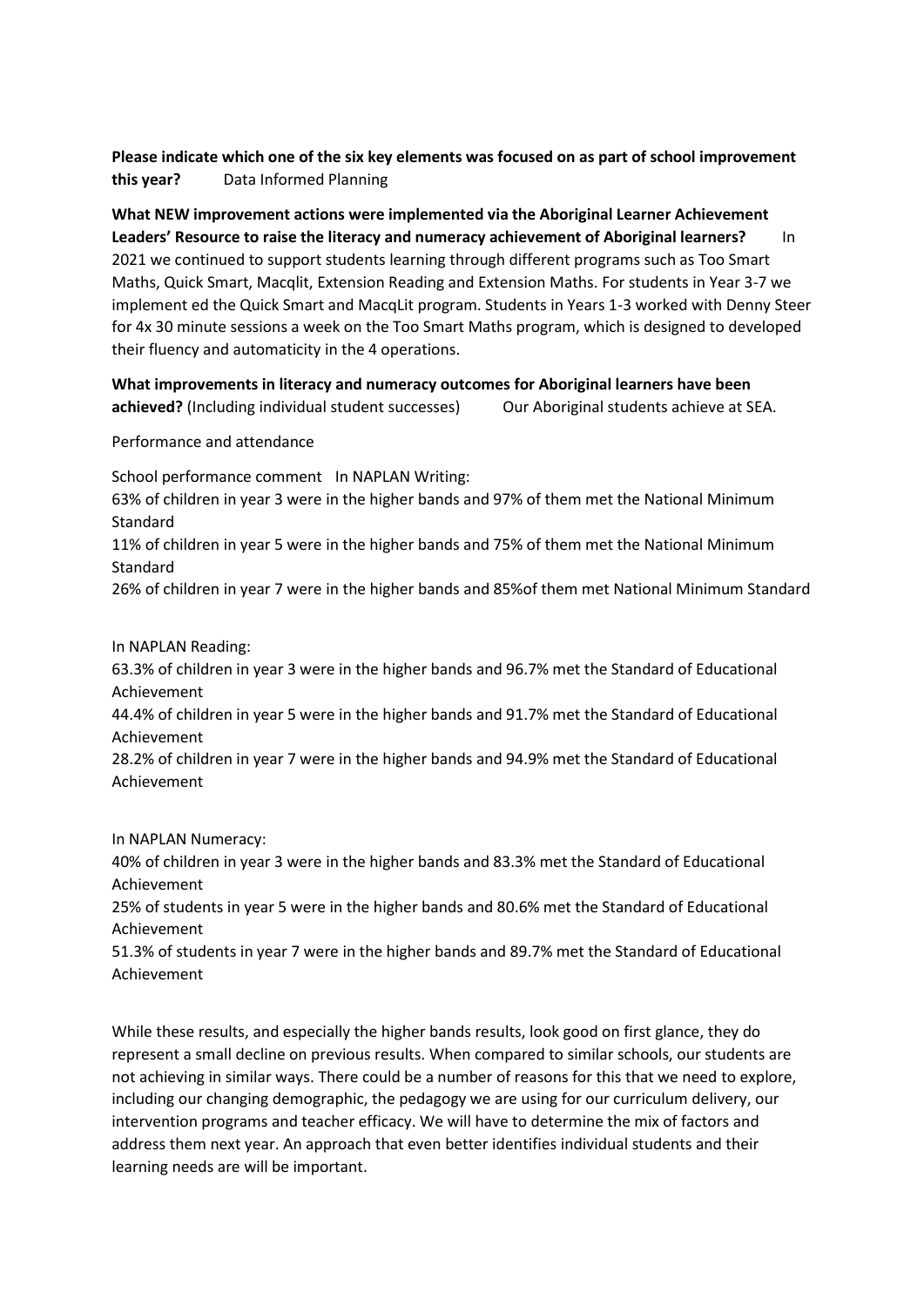### **Running Records:**

79% of students in year one demonstrated the Standard of Educational Achievement, an increase form 69% in 2020

80% of students in year 2 demonstrated the Standard of Educational Achievement, a minimal decrease from 81% in 2020

The increase in the year 1 data is good. Again, we will review our reading programs to determine how we can improve these figures.

## **The year 1 Phonics Screening Check**:

69% demonstrated expected achievement, up from 64% in 2020, and from 57% in 2019 31% demonstrated below expected achievement, down from 36% in 202 and from 37% in 2019

I am pleased that the results are improving over time, but again they could be better. The reception teachers are committed to trialing the Hegarty phonics program, which is a daily, highly scaffolded way to emphasise phonics.

**Attendance comment** This year, 96% of our students attended school more that 80% of the year. This is a figure to be very proud of, particularly during a pandemic. The percentage of students who were absent was 41.2% ill without certificate, 35.7% due to family, social or cultural reasons, 13.9% unexplained, 8.4% with exemptions (for family holidays etc.), 0.5% ill with a medical certificate and 0.3% for disciplinary reasons.

The percentage of chronic non-attenders was significantly less than last year, and this is due to a very small number of students for whom personal circumstances have changed.

Next year, we will aim to reduce the number of unexplained absences, by more directly communicating with parents.

**Behaviour support comment** Most students at Aldgate are able to manage their behaviour well. Our Quality Start program at the beginning of each year clarifies our expectations with an emphasis on our school values, as well as class rules, and consequences when those rules are upheld or broken.

For those students who need additional support. we implement behaviour plans in negotiation with teachers and parents. This year we have had several students with long-term behaviour plans, and several students with short-term plans. The plans have included individual expectations in class, the yard, and when experiencing difficulty. For most students these will be enough. Some students however, because of disability or mental health issues, continue to struggle with school expectations. When that happens we refer to Departmental personnel who can support us with further strategies. The school also provides support to students by resourcing additional supervision from our own budget

**Parent opinion summary** Parent opinion surveys are often mixed, and ours was no different. Parents have polarised views, particularly around communication. Some parents were very happy with our increased use of the Seesaw app, and some parents felt that they were getting too many notifications and reported being unhappy around that. I will add that there has been a universal take-up of the app, and there is a high level of engagement with teacher's posts. Next year we will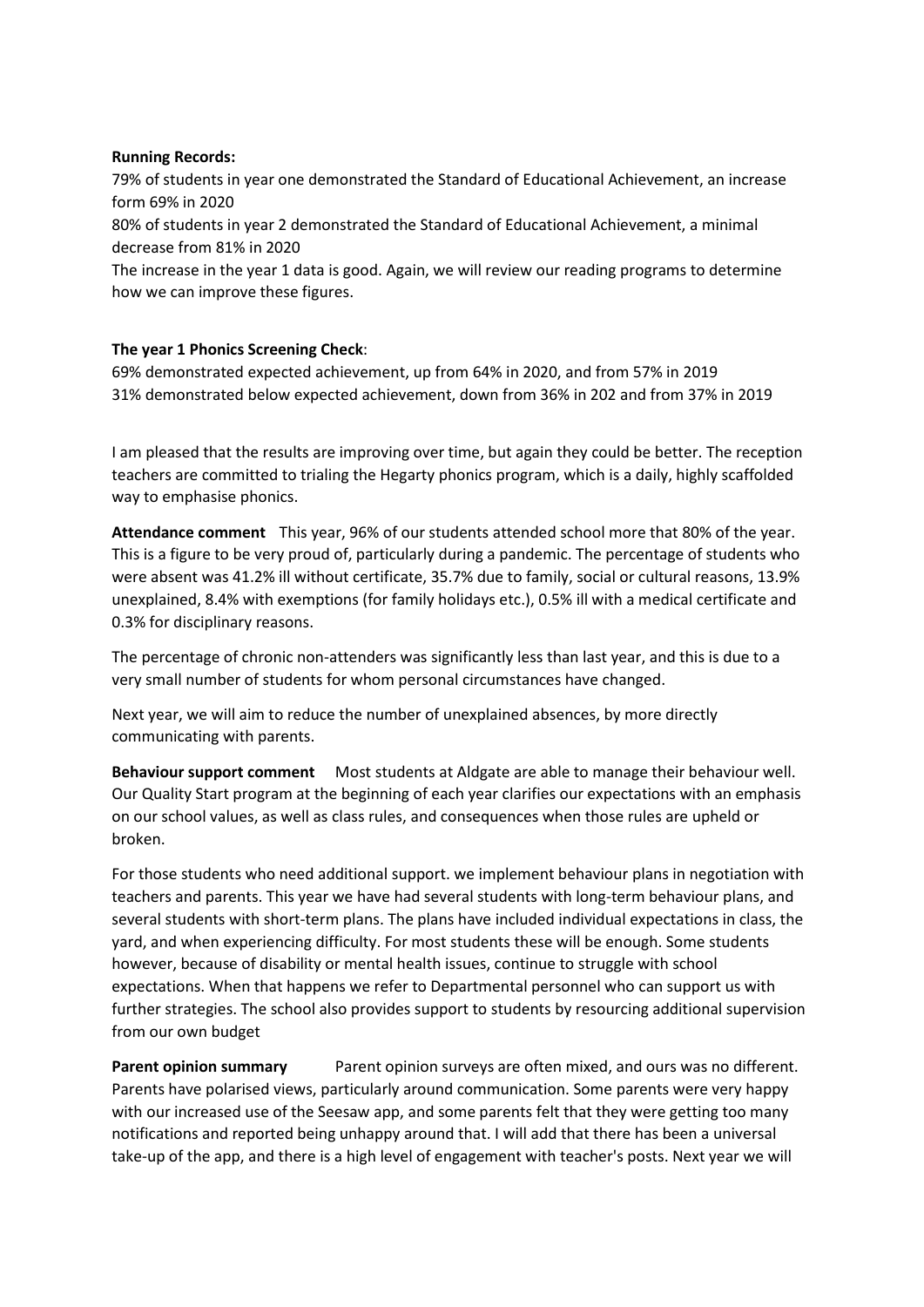work on a communication policy that refines and clarifies what platforms we will use, when we will communicate, and in what format.

Some parents were unhappy that we did not conduct face-to-face 3 way interviews, and other parents described themselves as happy that we had proceeded with the interviews remotely. This was a difficult decision and some families used the opportunity for phone meetings when their technology wouldn't support a meeting that way.

Many parents acknowledged the hard work that teachers did in supporting their children, especially with individual encouragement and help, and they recognised the place of strong relationships in learning. There was a very high level of support for the PE opportunities that students have at the school, and the efforts that a lot of teachers put into that to make it possible.

There was also support for leadership and our willingness to work to improve learning and education for individual students and the school.

Several parents raised concerns about some of the programs that we run, and questioned whether they are adequate to the needs of the students. This is a matter that we will work to address next year.

The Covid restrictions have meant that there have been fewer incidental conversations between parents and staff, and I believe that has had an impact on the sense of togetherness and community at the school. I hope and anticipate that that will be able to change next year.

**Relevant history screening** All external providers are required to show us their current screening checks before they commence work with students. Due to Covid restrictions there haven't been volunteers this year.

#### **Financial statement**

Grants: State 2867039 Grants: Commonwealth 2500 Parent contributions 111330 Fundraising 5525 Other 74864 Tier 2 Funding (part 1)

Briefly describe how the funding was used to improve the relevant Standard of Educational Achievement (SEA) outcomes This was used to provide 1:1 support form teaching and ancillary staff.

Outcomes achieved or progress made towards these outcomes We have seen an improvement in the data collected on individual students.